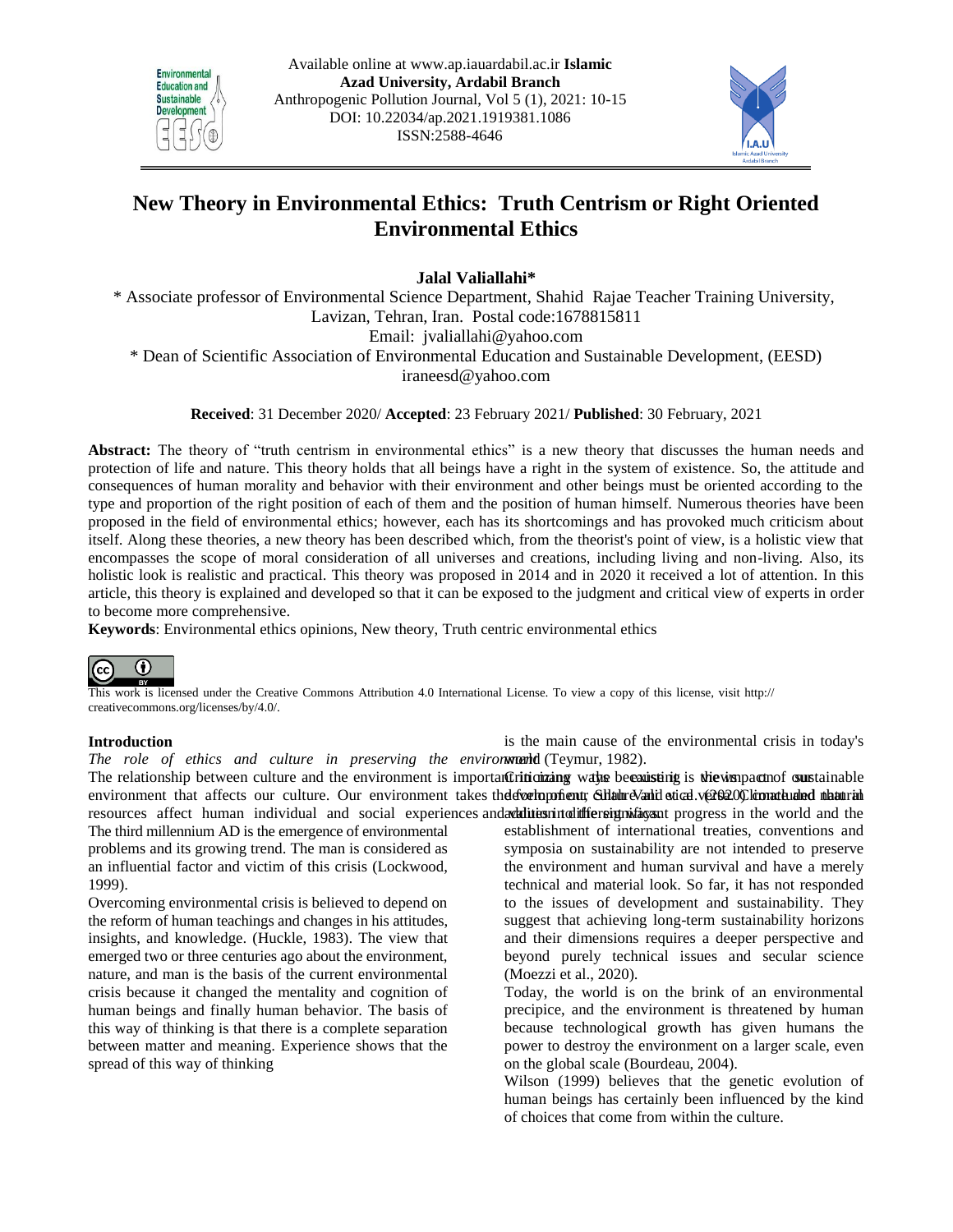## **1. Relations of the science and art of ethics**

Ethics itself is a kind of science, just as philosophy is a kind of science. In our culture, when we want to refer to ethics, we mean the science of ethics. Moreover, the application of ethics, both in the individual and in the social sphere requires a kind of art. The science of ethics as it is, and in the case of man, ethics is influenced by the philosophy of ethics.

According to Frankena's definition (1973), "ethics is a branch of philosophy that is philosophical thinking about ethics, moral issues, and moral precepts." It is a kind of empirical, descriptive, historical, or scientific research. The aim is to describe or explain the phenomenon of ethics or to obtain a theory of human nature that contains ethical issues. (Frankena, 1973).

Ethics or moral philosophy is a branch of philosophy (Franz-Josef, 2015) that involves "systematizing, defending, and recommending concepts of right and wrong behavior" (Internet Encyclopedia of Philosophy, 2020). The field of ethics, along with aesthetics, concerns matters of value, and thus comprises the branch of philosophy called axiology (Random House Unabridged Dictionary, 2021).

The term *Bioethics* was coined by Fritz Jahr (1926) in an article entitled "bioethical imperative about the use of animals and plants in scientific research (in Sass & Martin, 2007). In 1971, the American biochemist Van Rensselaer Potter used the term to describe the relationship between the biosphere and the human population. Potter's work laid the basis for global ethics, a discipline centered around the link between biology, ecology, medicine, and human values (Lolas, 2008; Goldim, 2009).

# **2.Environmental ethics**

**What is Environmental ethics?** It is a discipline or branch of ethics that discusses the moral relationship between man and the world around him (Cunningham & Mary, 2012).

Environmental ethics arises from the philosophy of ethics. Hailwood (2015) suggests that it is better to think of much of the interesting work environmental philosophy as a kind of critical philosophy.

Withgott and Marcum (2008) claim that Environmental ethics is the application of ethical standards in the relationship between human and non-human beings. They say that it is difficult to use because it depends on one's moral standards. It depends on one's morality although we have expanded our moral attention. Also, we extend it to nature, communities, and animals, and even the whole ecosystem (Withgott & Marcum, 2008).

**Why we should develop environmental ethics?** "Many environmental issues, including endangered species protection, sustainable resource management, genetically modified crop use, greenhouse gas mitigation, population growth, and chemical contamination, are as much ethical issues as they are economic or legal issues. It is,

therefore, crucial to evaluate the policies and practices regarding them in terms of what is right and good, in addition to what is efficient or expedient" (Palmer et al., 2014).

## **3.The theories of environmental ethics**

Non-Western cultures often have broader moral domains. But there are three main perspectives in Western ethics including Anthropocentrism claims that only humans have rights, Biocentrism says that certain living things also have value, and Ecocentrism declare that whole ecological systems have value (Withgott et al., 2008). Environmental ethics is in many ways an argument about the place of humans in nature.

## **3.1 Anthropocentric environmental ethics**

Anthropocentrism believes that only human beings have a direct intrinsic moral value. Some people think that environmental policies should be evaluated solely based on their impact on humans (see Baxter, 1974; Norton, 1988). When Lynn (1967) introduced the term "anthropocentric" and linked it to a belief that humans had a right or even a mandate to dominate the earth, he established a fundamental argument in environmental ethics.

## **3.2 Zoocentrism environmental ethics**

Zoocentrists allow for the inclusion of various nonhuman animals. Zoocentrism is an ethic that centers on animal rights. In this moral theory, we are confronted with a view that considers not only humans but also other animals - including all animals in the field in question to be morally important and considerable.

Callicott (1980) provided a significant counterpoint to Zoocentric animal liberation ethics. He believes that preserving the good of the whole may well require that individuals be killed or removed from the land (Callicott, 1980).

# **3.3 Biocentrism environmental ethics**

Biocentrists enlarge the circle to all individual living beings—plants and animals—and out of necessity. The range of living organisms is much wider than that of humans and other non-human animals (Attfield, 1983, Goodpaster, 1978 and Taylor, 1986). Biocentrism originates in a deep critique of anthropocentrism and its perceived inability to help us comprehend how we ought to interact with and value what is not human (Michael & Ryan, 2015). Biocentrism, as a kind of nonanthropocentrism, holds that anthropocentrism is inadequate for the preservation and protection of nonhuman living things. Albert (1936) is considered by many to be the founding ancestor of biocentrism (see Schweitzer 1936), and inspired others, such as Rachel Carson who dedicated Silent Spring (Carson, 2002) to him. Paul Taylor expanded Schweitzer's "reverence for life" (see Taylor 2011) and has been the standard-bearer of biocentrism. He rejects any hierarchal distinctions among living beings, declaring that all should be accorded unconditional respect. Goodpaster (1978)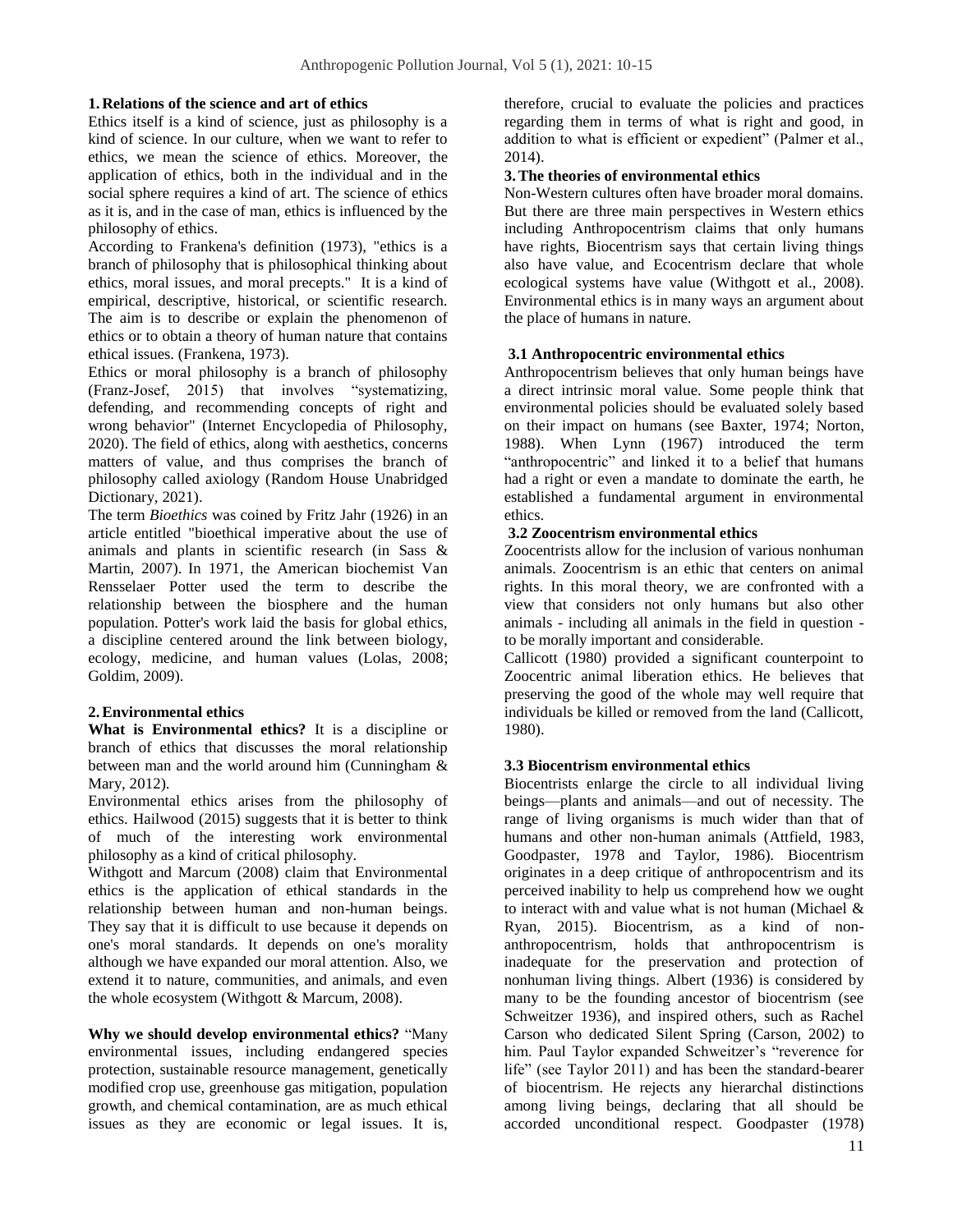presents a challenge to Taylor's non-hierarchal stance, stating that it is impossible to live if all living beings are equal in moral significance. This problem of ethical overload prompted others to offer solutions to a crowded moral universe (Michael & Ryan, 2015).

Attfield (1998), believes in biocentrism and consequentialism. He proposes "trusteeship as a credible and morally sound view of responsibility for future generations". He offers a consequentialist argument based on the precautionary principle that "prudence is required to reduce the risk for future generations" (Michael and Ryan, 2015).

#### **3.4 Ecocentrism environmental ethics**

Ecocentrists expand the circle to include ecological collectives (i.e., species, populations, biotic communities, etc.). (Michael & Ryan, 2015)

Ecological totalitarianism considers two types of beings to be morally important and considerable; the biosphere as a whole and the large ecosystems that make up this biosphere. The animals, including humans, as well as the plants, rocks, molecules, etc., that make up these large ecosystems are not morally significant; They are only relevant to the extent that they help to protect this important whole to which they belong.

#### **3.5 Ecocentrism and deep ecology**

Ecocentrism extends moral consideration to include "soils, waters, plants, and animals, or collectively: the land" p. 239 (see Leopold 1987, cited under Foundational Texts from Science). In comparing ecocentrism from biocentrism, at ecocentrism theory, species, populations, and ecosystems are morally relevant and part of the moral community.

Callicott(1980) examines a range of issues from environmental activism to ecological metaphysics in agriculture through considering ecocentrism. Hunt (1980) critiques arguments in Goodpaster (1978, cited under Biocentrism) and in Feinberg (1974, cited under Zoocentrism) that "mere things" must be excluded from moral consideration because they lack interests.

## **3.6 Deep ecology**

A specific line of ecocentric inquiry was first articulated by Naess (see Naess, 1972), and later expanded in Devall and Sessions (2001) and Fox (1995). Naess identified that technological or most policy solutions are "shallow" and are unable of addressing the larger question of how to encourage change on a fundamental level. He believes that "these changes must be based on Self-Realization or the understanding that humans are deeply embedded within, and inseparable from, the world." (Michael et al., 2015). Naess's theory try to explain the significance of self-realization. One aspect of the critique of deep ecology theory is that focusing on an individual and selfrealization may lead to anthropocentrism.

In the discussions on deficiency in current theories of environmental ethics, Elliot (1992) acknowledges that

none of these theories are comprehensive and complete and that they have ambiguities and contradictions that become more apparent when they enter the realm of action. So none of these theories can provide appropriate moral policies that are clear enough (Elliot, 1992).

#### **4. Truth-centrism environmental ethics**

**Definition of the Truth-centered environmental ethics** Truth-centrism or right-oriented theory means that: everything (living and nonliving) in the universe as well as human has its own right. The human in its relation with any creatures must know and keeps the right of related creatures. All living and nonliving creatures as well as human life needs to be given appreciation and must be cared for and conserved if human could have access and could have control over them. As human has limited control over creatures such as the sun, moon, etc. The truth- centric Environmental ethics theory is new. This theory holds that all beings have a right in the system of existence. Therefore, the attitude and consequences of human morality and behavior with their environment and other beings must be according to the type and ratio of this right and the position of each of them and the position of human himself.

Numerous theories have been proposed in the field of environmental ethics, but each has its shortcomings and has provoked much criticism about itself. Along these theories, a new theory has been described which, from the theorist's point of view, is a holistic theory that encompasses the scope of moral consideration of all universes and creations, including living and non-living. Also, its holistic look is realistic and practical. This theory was proposed in 2014 in the first national conference on environmental education, culture, and environmental ethics by the Scientific Association of Environmental Education and Sustainable Development and was published in the second national conference of environmental science and engineering in the winter of 2020. In this article, this theory is explained and developed, which has been exposed to the judgment and critical view of experts in order to be more comprehensive, practical and deeper.

The new theory of Truth-centrism or right-centric environmental ethics considers the truth at the center and axis of the universe. To know the right of every object and being, we must explore enough and know the necessary knowledge. For example, about the theory of deep ecology environmental ethics, we should know and ask what is deep ecology? What does shallow ecology mean? How to distinguish deep from shallow? Isn't it better to ask what the truth is? and who has right instead of asking what deep ecology is? In the new theory of Truth-centrism environmental ethics, we must first know and ask, what is the truth? In fact, all of our knowledge is manifested in knowing the concept of right from the wrong? What is the right of every being and its relation to the rights of other beings? If our view and our attitude is, right and based on the criteria of truth, our perception,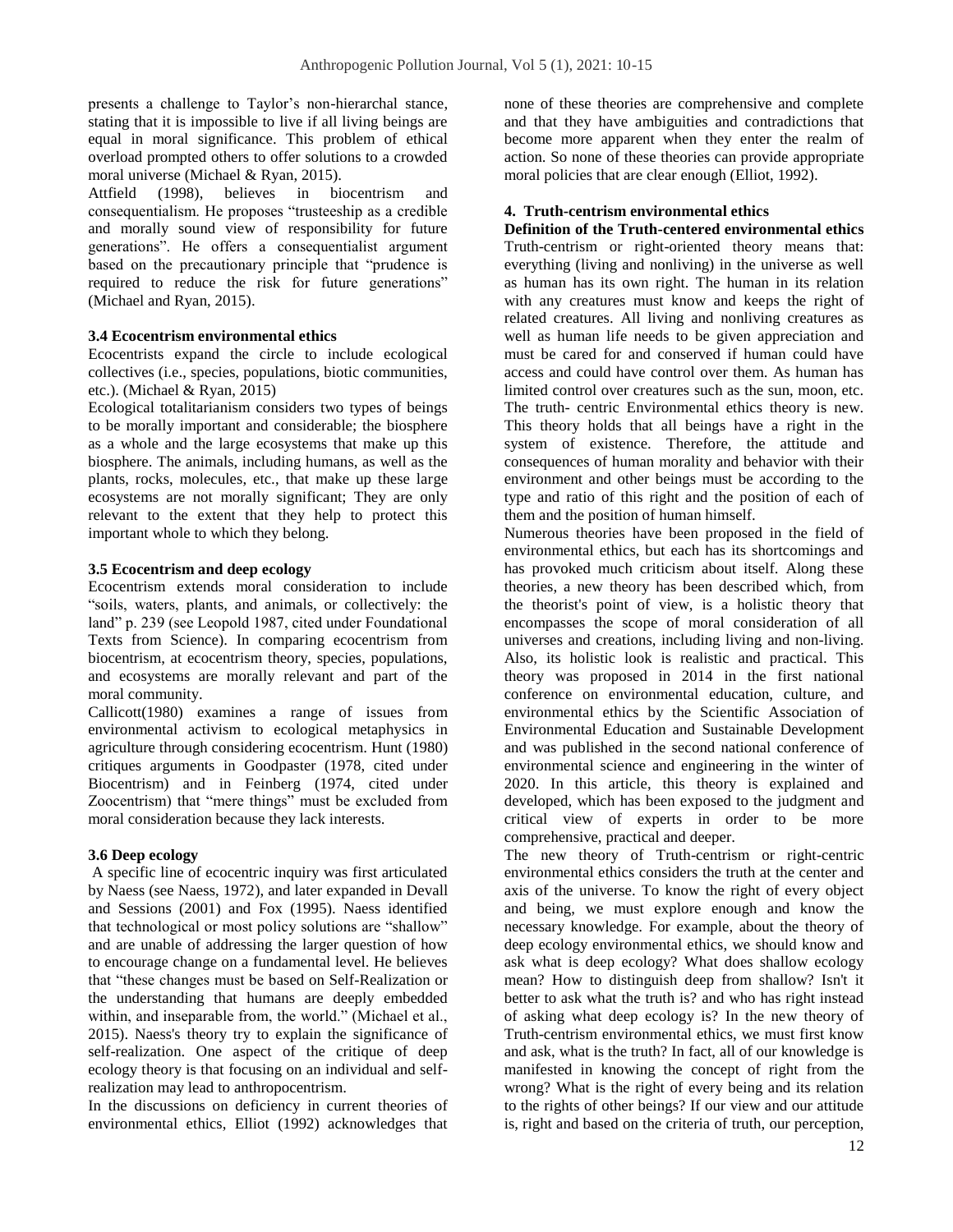and action in dealing with that being or phenomenon is correct and otherwise, it is false. The theory of Truthcentrism environmental ethics states that every object and being in the universe, whether living or non-living, whether human or non-human, has a right for itself and human has a duty concerning other objects and beings, to know their rights and keep these rights. Recognize it and act on it. Now, for these righteous deeds to be done correctly, human beings must acquire and learn enough knowledge in each specific case. To act based on morality and the observance of the rights of other beings, otherwise, his action can lead to environmental destruction. In this theory, there is another new concept about the role of human. Human is not at the center of the universe.

As Dale (2008) explained, morality is a human construct that emerges in a world controlled by natural selection (Dale, 2008). However, Wilson, 2014, and many Western thinkers claim that we are the result of Darwinian natural selection. Wilson believes that although "the human epoch began in biological evolution and passed into pre-, then recorded, history is now more than ever before in our hands. He yet alarmed that, we are about to abandon natural selection by redesigning biology and human nature as we wish them.

In this aspect of view, another new issue of Truthcentrism theory is that human is a two-dimensional being who is both the result of natural selection and the result of supernatural choice. When he acts according to the theory of Darwinians natural selection, his behavior can be animal behavior in the human context or outside of it; it may be a kind of animal behavior. When he acts according to natural and moral laws that are against his immediate interests (a kind of supernatural choice), his behavior or morals is human behavior, which can be contrary to the theory of natural selection purposed by Darwin, and is based on the theory of supernatural selection second character of human nature.

## **5. Conclusion**

Today, Western thinkers pay less attention to moral sermons or philosophical charters and believe that we should refer to the current knowledge in each case in dealing with nature and development. For example, Rolston, 2012 by presenting case studies such as climate change and sustainability, encourages us to become "ecological citizens" who are respectful and caring toward the natural world (Rolston, Holmes, III, 2012).

This sentence itself expresses a kind of moral philosophical view. These are concepts of goodness that can only be in the form of philosophy, viewpoint, and ethics. Man inevitably has to adjust his worldview and perspective in the form of a holistic philosophical perspective. That philosophy is: the truth centrism or right-oriented philosophy of environmental ethics. So the premise is that in his thinking and action, he asks unequivocally and impartially what is right?

On the application of ecological knowledge and that, we should refer to the current knowledge in each case in dealing with nature and development, and as Rolston (2012) says in relation to climate change studies and development, that we should "become ecological citizens' who are respectful and caring towards the natural world. In this case, the philosophy of truth-based ethics says that we must in any of our views on nature and society to discern what is truth? We must inevitably learn the current knowledge of ecology and development, because without the knowledge and awareness it is not possible to distinguish right from wrong.

Devall, Bill, and George Sessions (2001) declare that there is no sustained boundary between the self and the environment; if we harm nature, we are also harming ourselves.

Warwick (1995) declares that how the connection between ecology and spiritual awareness can establish an ecophilosophy informed by insights provided by psychology.

In this article, the theory of Truth-centrism in environmental ethics was briefly defined. The elaboration of this theory and its differences and distinctions with other theories need a more complete explanation, which will be provided in more detail by considering the feedback of other thinkers in the future. The subject of this theory is open and eagerly welcomes criticism from experts in the field of philosophy of ethics.

#### **Acknowledgment**

The author is interested in expressing his gratitude and thanks to Dr. Mansour Shah Vali for his guidance, encouragement, judgment, and review of the manuscript. Sincerely thanks to Dr. Abolfazl Soltani for his unwavering support, judgment, and review of the manuscript. I am also interested in expressing my gratitude to Dr. Robin Atffield for his guidance and encouragement. Dr. Fataei is appreciated and thanked for his sincere cooperation and expeditious publication of the article.

#### **Conflict of view**

For this article, there is no conflict of view.

#### **References**

- Attfield, Robin.,(1998), Environmental ethics and intergenerational equity. *Inquiry: An Interdisciplinary Journal of Philosophy* 41:207– 222.
- Baxter, William F., (1974. *People or Penguins: The case for optimal pollution*. New York: Columbia Univ. Press.
- Bourdeau, P., (2004), The man-nature relationship and environmental ethics. Journal of Environmental Radioactivity, 72: 9-15.
- Callicott, J. Baird, (1999), *Beyond the land ethic: More essays in environmental philosophy*. Albany: State Univ. of New York Press.
- Callicott, J. Baird, (1986), 'The Metaphysical Implications of Ecology', *Environmental Ethics*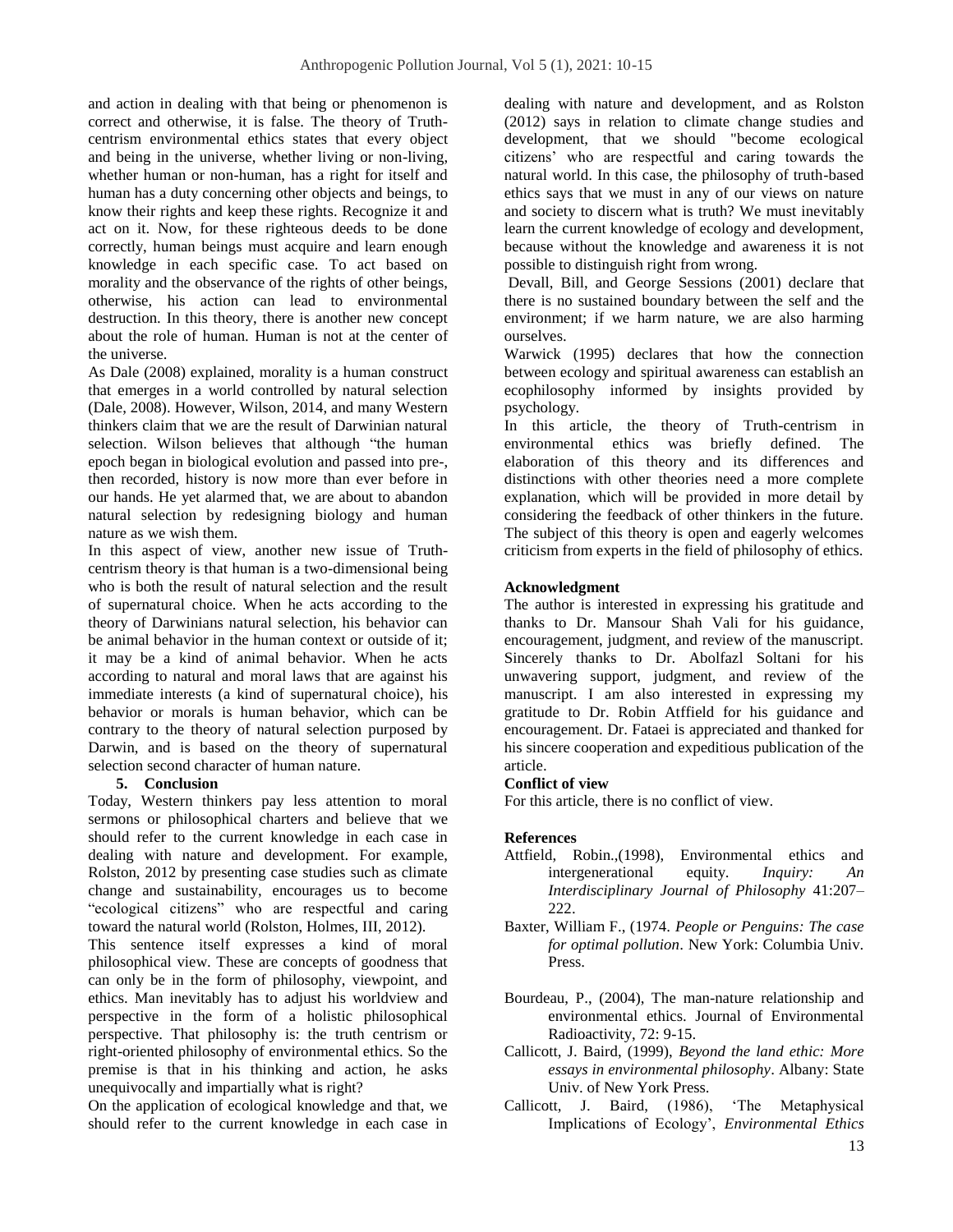8(4): 301-316 (1989) *In Defense of the Land Ethic: Essays in Environmental Philosophy*. Albany: SUNY Press.

- Callicott, J. Baird, (1980), Animal liberation: A triangular affair. *Environmental Ethics* 2:311–338.
- Carson, Rachel, (1962), *Silent Spring.* Boston: Houghton Mifflin.
- Cunningham, William P. Cunningham, Mary Ann, (2012), Environmental science: a global concern 12th ed. ISBN 978–0–07–338325–5 GE105.C86 2012, McGraw-Hill.
- Devall, Bill, and Sessions, George, (1985), *Deep Ecology: Living as if the Earth Really Mattered*. Salt Lake City: Peregrine Books.
- Devall, Bill, and George Sessions, (2001). *Deep ecology: Living as if nature mattered*. Layton, UT: Gibbs Smith.
- Elliot, Robert, (1992) 'Intrinsic Value, Environmental Obligation, and Naturalness', *The Monist*, 75(2): 138-60.
- Franz-Josef, (2015)*,* Verst, Ludger Kampmann, Susanne Eilers,. Die Literaturrundschau. Communicatio Socialis. *[OCLC](https://en.wikipedia.org/wiki/OCLC_(identifier)) [914511982](https://www.worldcat.org/oclc/914511982)*.
- Frankena William K., (1963, 1973), *Ethics*, (2nd ed.).
- Lockwood, M., (1999), human valuing nature; synthesizing insights from philosophy, psychology, and economics, Environmental values 8,381-401.
- Fox, Warwick, (1984), 'Deep Ecology: A New Philosophy of Our Time?' *The Ecologist,* 14(5,6): 194-200 (1990) *Toward a Transpersonal Ecology: Developing New Foundations for* E*nvironmentalism*. Boston: Shambala.
- Fox, Warwick, (1995), *Towards transpersonal ecology: Developing new foundations for environmentalists*. Albany: State Univ. of New York Press.
- Goldim, J. R., (2009), Revisiting the beginning of bioethics: The contributions of Fritz Jahr (1927). *Perspect Biol Med*, Sum, 377–80.
- Goodpaster, Kenneth, (1978), 'On Being Morally Considerable', *Journal of Philosophy*, 75(6): 308- 325.
- Hailwood Simon, (2015), *Alienation and Nature in Environmental Philosophy*. Cambridge, University Press.
- Hailwood, S., (2019), Critical Environmental Philosophy. In K. Becker & I. Thomson (Eds.), *The Cambridge History of Philosophy, 1945–2015* (pp. 485-496). Cambridge: Cambridge University Press. doi:10.1017/9781316779651.040<br>Huckle, (1983), Environmental Educa
- $(1983)$ , Environmental Education, in Geographical Education: Reflection and Action, oxford: oxford university press.
- Internet Encyclopedia of Philosophy(2021) ["Ethics"](http://www.iep.utm.edu/ethics/) [Random House Unabridged Dictionary:](https://en.wikipedia.org/wiki/Random_House_Unabridged_Dictionary) [Entry on](http://dictionary.reference.com/browse/axiology)  [Axiology.](http://dictionary.reference.com/browse/axiology)
- Jamieson, Dale, (2007), 'When Utilitarians Should be Virtue Ethicists', *Utilitas* 19(2): 160-183.
- Leopold, Aldo, (1987, 1949), *A Sand County Almanac and Sketches Here and There.* Oxford University Press.
- Lolas, Fernando, (2008), ["Bioethics and animal research:](https://www.ncbi.nlm.nih.gov/pmc/articles/PMC2997650)  [A personal perspective and a note on the](https://www.ncbi.nlm.nih.gov/pmc/articles/PMC2997650)  [contribution of Fritz Jahr".](https://www.ncbi.nlm.nih.gov/pmc/articles/PMC2997650) Biological Research (Santiago). 41 (1): 119–23. [doi:](https://en.wikipedia.org/wiki/Doi_(identifier))[10.4067/S0716-](https://doi.org/10.4067%2FS0716-97602008000100013) [97602008000100013.](https://doi.org/10.4067%2FS0716-97602008000100013) [PMC](https://en.wikipedia.org/wiki/PMC_(identifier)) [2997650.](https://www.ncbi.nlm.nih.gov/pmc/articles/PMC2997650) [PMID](https://en.wikipedia.org/wiki/PMID_(identifier)) [18769769.](https://pubmed.ncbi.nlm.nih.gov/18769769)
- McShane Katie, (2017), "Anthropocentrism vs. Nonanthropocentrism: Why Should We Care?" *Environmental Values* 16 (2007): 169–185 © 2007 The White Horse Press
- McKibben, Bill, (1990,1989), *The End of Nature.*  London: Viking.
- Naess, Arne, (1973), 'The Shallow and the Deep, Long-Range Ecology Movement: a Summary' *Inquiry*  16: 95-100, (1986) 'The Deep Ecology Movement: Some Philosophical Aspects', *Philosophical Inquiry* 8(1-2): 10-31.
- Palmer Clare, McShane Katie, and Sandler Ronald, (2014), "Environmental Ethics" doi:10.1146/annual-environ-121112-094434, Annual Review of Environment and Resources. 2014. 39:419–42.
- <https://www.annualreviews.org/journal/energy>
- Potter, Van Rensselaer, (1971), Bioethics: Bridge to the future. Englewood Cliffs, N. J. Prentice‐Hall, 1971 (196 pages).
- Rolston III (ed.), (2012), *Environmental Ethics an Anthology*. Malden, MA: Blackwell. 143-153 (2012) *A New Environmental Ethics: The Next Millennium for Life on Earth*. London: Routledge.
- Michael Paul Nelson, Leslie A. Ryan, (2015), Environmental Ethics, LAST modified: 10 March 2015, DOI: 10.1093/OBO/9780199363445-0025, [https://www.researchgate.net/publication/2833495](https://www.researchgate.net/publication/283349553_Environmental_Ethics?enrichId=rgreq-b479db30-b780-44fd-83bc-4df2a456b4c8&enrichSource=Y292ZXJQYWdlOzI4MzM0OTU1MztBUzoyOTA5ODE1OTg1MTUyMDBAMTQ0NjM4NjgyNzU3OQ%3D%3D&el=1_x_2) [53](https://www.researchgate.net/publication/283349553_Environmental_Ethics?enrichId=rgreq-b479db30-b780-44fd-83bc-4df2a456b4c8&enrichSource=Y292ZXJQYWdlOzI4MzM0OTU1MztBUzoyOTA5ODE1OTg1MTUyMDBAMTQ0NjM4NjgyNzU3OQ%3D%3D&el=1_x_2)
- Seyedeh Fatemeh Moezzi, Mansoor Shahvali, Razieh Namdar, (2020), Explanation of Spirituality in Environmental Challenges: The Reflection of Sustainable Development Approaches with Tripple Thinking, Quarterly Journal of Environmental Education and Sustainable Development Vol. 8, No.3, Serial No.31, Spring 2020 (137-152).
- Schweitzer, Albert, (1936). The ethics of reverence for life. *Christendom* 1:225–239. Taylor, Paul (1986) *Respect for Nature: A Theory of Environmental Ethics*. Princeton University Press
- Teymur, N. (1982). Environmental Discourse: A Critical Analysis of "Environmentalism" in Architecture, Planning, Design, Ecology, Social Sciences, and the Media. London: Question Press.